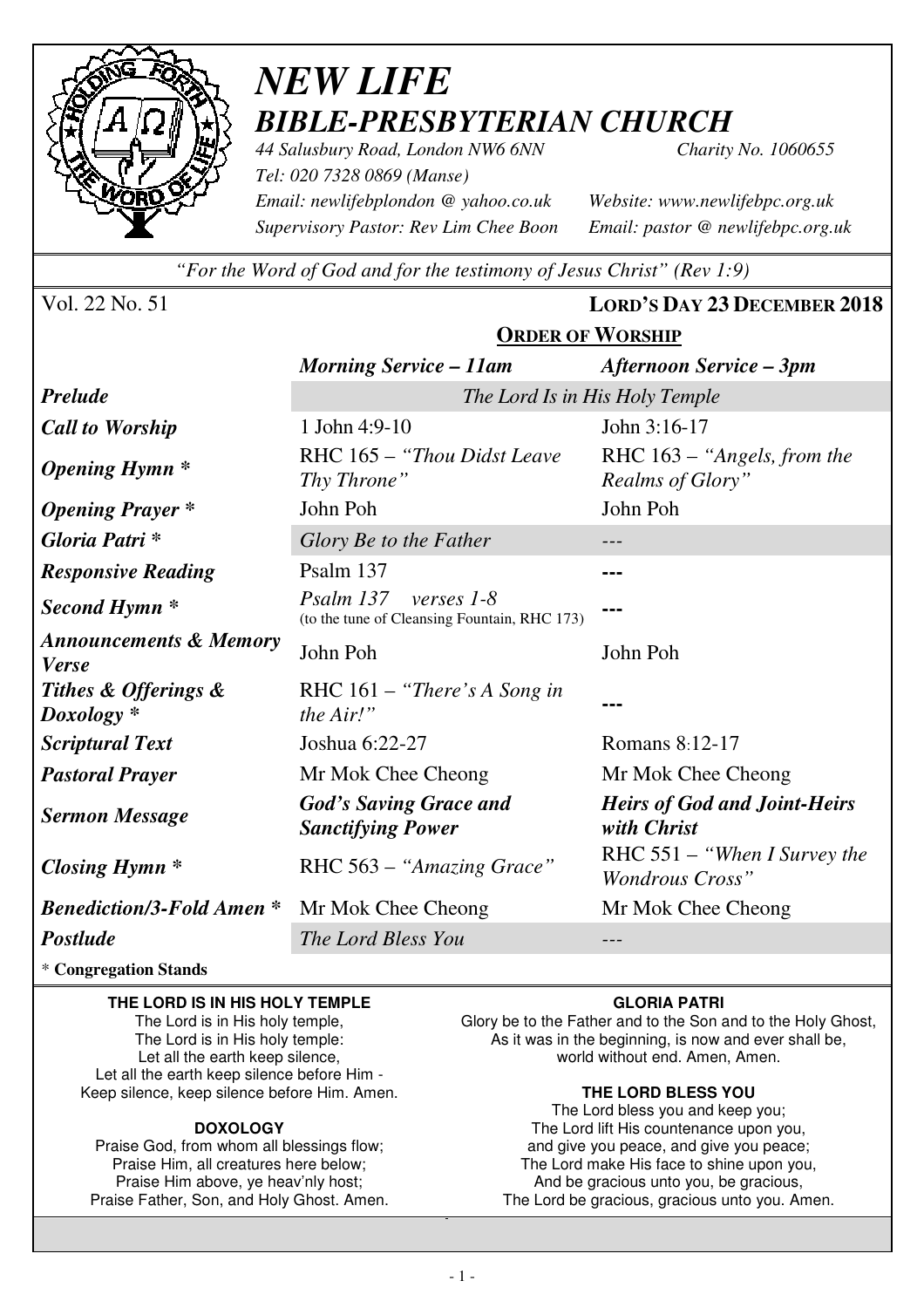# **THE BIRTH OF JESUS CHRIST**

## **Adapted from Life BPC Singapore Weekly, Sunday 24th December 2017**

Why do Christians celebrate the birth of Jesus Christ every year? One reason is that this birth was no ordinary event. It was an event of great mystery, great condescension and great love.

## **Great Mystery**

Long before Jesus Christ was born, God had already revealed many facts concerning His birth through ancient prophets. The prophet Micah foretold the place where Jesus would be born: "But thou, Bethlehem Ephratah, though thou be little among the thousands of Judah, yet out of thee shall he come forth unto me that is to be ruler in Israel; whose goings forth have been from of old, from everlasting." (Micah 5:2) Seven centuries later Jesus was born in Bethlehem exactly as Micah had foretold.

The prophet Isaiah foretold His birth and also what He would be: "For unto us a child is born, unto us a son is given: and the government shall be upon His shoulder: and His name shall be called Wonderful, Counselor, The mighty God, The everlasting Father, The Prince of Peace." (Isaiah 9:6) Seven centuries later angels appeared to some shepherds to announce that this prophecy had been fulfilled. They said, "For unto you is born this day in the city of David a saviour, which is Christ the Lord." (Luke 2:11)

The birth of Jesus was God's entrance into this world. God had always existed from the beginning of time. But 2,000 years ago He entered into the world through the process of human birth. But how can the Almighty God be reduced to being a helpless little baby? The Bible itself says, "… great is the mystery of godliness: God was manifest in the flesh, justified in the Spirit, seen of angels, preached unto the Gentiles, believed on in the world, received up into glory." (1 Timothy 3:16) This must ever remain a mystery to us because our human minds are incapable of understanding it. We accept it by faith in God's written Word.

## **Great Condescension**

God had to pay a tremendous price in order to become an ordinary creature like us. He had to submit Himself to being limited by time and space. He had to temporarily put aside His unlimited powers and unlimited knowledge. Jesus Christ lived without many comforts of life. He said concerning Himself: "The foxes have holes, and the birds of the air have nests; but the Son of man hath not where to lay his head." (Matthew 8:20)

We are now enjoying a better standard of living than what we had 60 years ago. At that time many were living in wooden houses. There was no proper water and electric supply. The environment was not clean and the standard of hygiene was low. Toilets were shared and the bucket system was used to dispose waste. Bus transport was slow and tedious.

Now most of us are living in nice homes. Water, electric supply come right into our homes. Each home has its own flushing toilet. We have got used to living in a city that is clean and green. We have got used to travelling long distances quickly by MRT. Would anyone like to go back now to the former standard of living we had 60 years ago? After we have got so used to the better life, it is very hard to go back to a lower standard of living.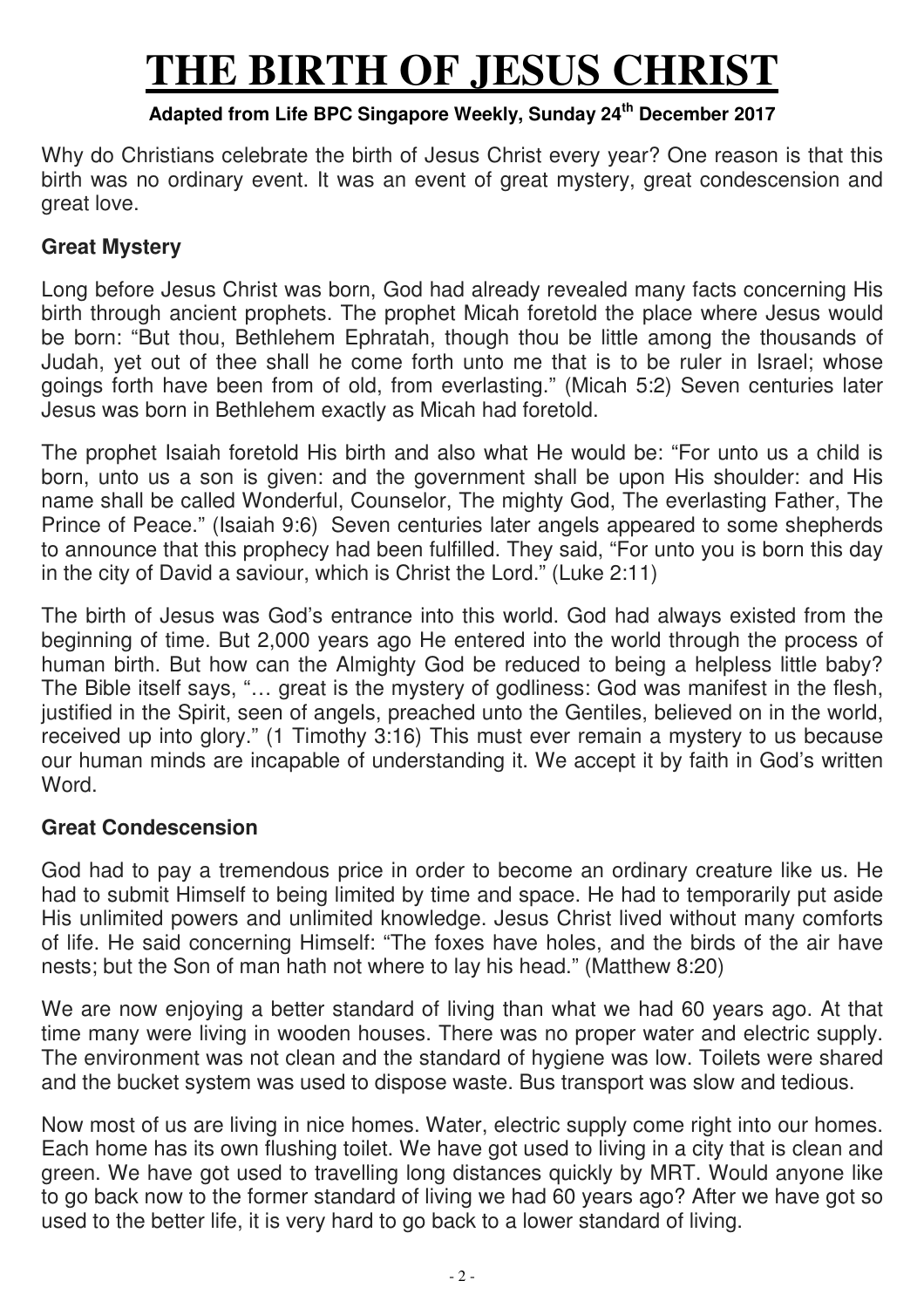But this is what God did when He came to live in this world. It involved untold sacrifice and humiliation for Himself. To make matters worse, He had to endure living in a world that is full of sin although He is absolutely pure and cannot tolerate sin at all. It is different for us because we are all sinners who are used to living in a sinful environment. We do not like the effects of sin, but we do not really feel much discomfort to be immersed in a world of sin.

But to Jesus Christ every moment in a world of sin was most unpleasant because of His absolute holiness. It is like putting someone who is allergic to dust in a dusty room. And at the end of His earthly life Jesus even became the victim of the sins of men. He experienced the agony of dying a most painful death. According to the Bible, Jesus "… made Himself of no reputation, and took upon Him the form of a servant, and was made in the likeness of men. And being found in fashion as a man, He humbled Himself, and became obedient unto death, even the death of the cross." (Philippians 2:7,8)

God could have easily chosen to remain as He had been from eternity and never become like us. Why then did He do it? What was it that made the Almighty God lower Himself to become as a man among us?

### **Great Love**

God loved us so much that He came down here to save us. He had created man to enjoy intimate fellowship with Him. But this was spoiled when man sinned deliberately and separated himself from God. Because of sin we were all doomed to die and to be punished eternally in Hell. And we were totally unable to save ourselves from that in any way.

But God Himself provided a way to save us. He did this by coming into this world as a man and dying on the cross in our place to bear the punishment for our sins. The Bible says, "But God commendeth His love toward us, in that, while we were yet sinners, Christ died for us." (Romans 5:8)

This is the Good News which we want to proclaim: God loved us so much that He came to earth to die for our sins. And if you will turn to Him now for salvation He will save you. Jesus said, "Come unto Me, all ye that labour and are heavy laden, and I will give you rest." (Matthew 11:28)

The celebration of the birth of Jesus Christ lasts only for a short time each year. But the joy of being saved from sin goes on forever and ever. When you receive Jesus Christ into your life you are restored back to fellowship with God. That wonderful fellowship begins here on earth when you are saved and it continues even after you die, for you will immediately go to be with God in heaven.

This joy can be yours right now if you will turn away from your sins and ask Jesus Christ to save you. The Bible says, "Believe on the Lord Jesus Christ, and thou shalt be saved..." (Acts 16:31) Will you turn to Jesus Christ right now? The Bible tells us that all the angels in heaven rejoice over one sinner who repents of his sins and turns to Jesus Christ for salvation. Will all the angels of heaven also rejoice with you today for your salvation?

- Rev Charles Seet